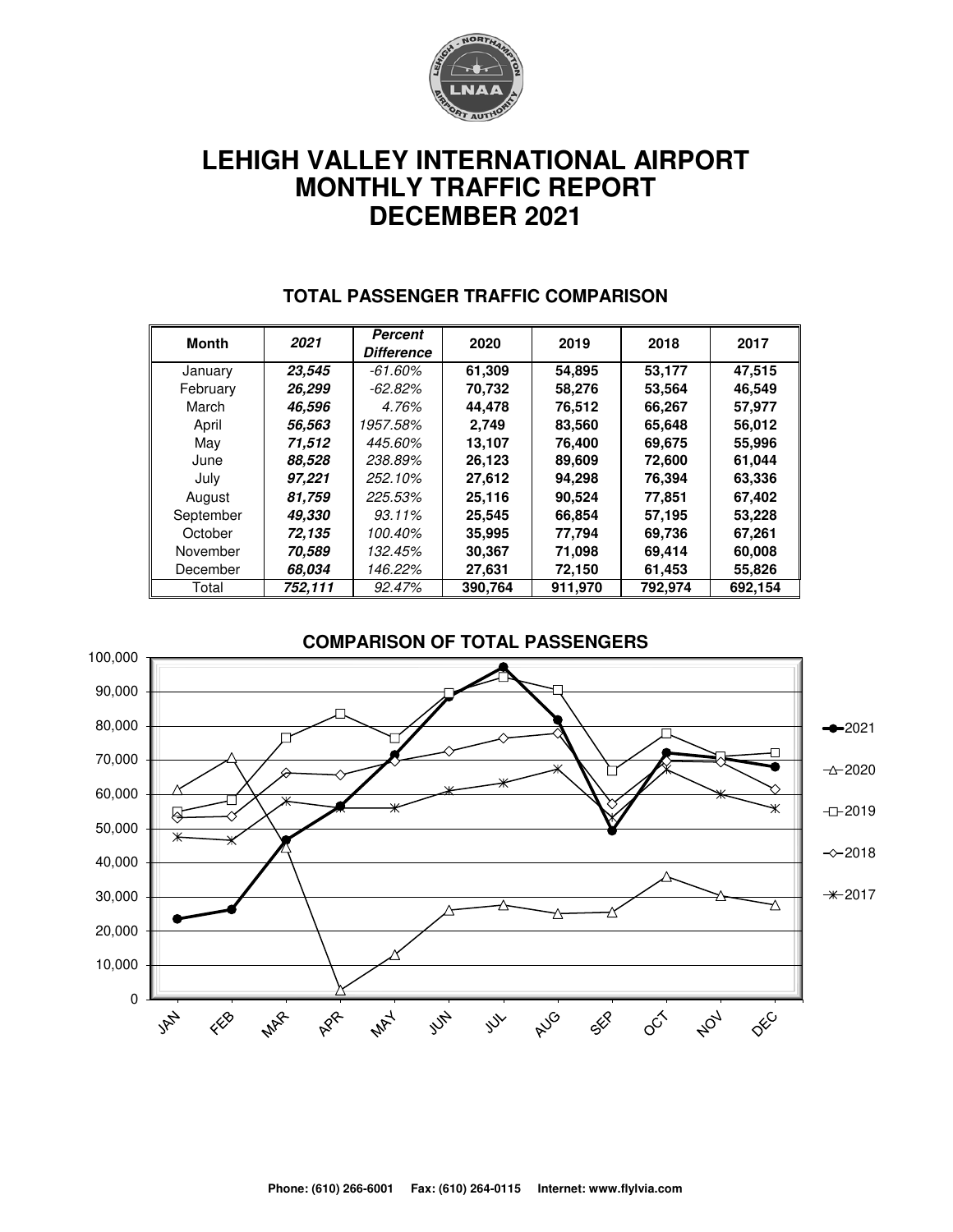#### **LEHIGH VALLEY INTERNATIONAL AIRPORT (ABE) MONTHLY TRAFFIC REPORT DECEMBER 2021**

|                                                              |                                        | <b>DECEMBER</b>                       |                                   |                               | YEAR-TO-DATE                              |                                           |                                        |                              |  |
|--------------------------------------------------------------|----------------------------------------|---------------------------------------|-----------------------------------|-------------------------------|-------------------------------------------|-------------------------------------------|----------------------------------------|------------------------------|--|
|                                                              | 2021                                   | 2020                                  | <b>Increase</b><br>(Decrease)     | Percent<br><b>Difference</b>  | 2021                                      | 2020                                      | <b>Increase</b><br>(Decrease)          | Percent<br><b>Difference</b> |  |
| <b>MAJOR AIRLINES:</b><br>Passengers<br>Enplaned<br>Deplaned | 0<br>0                                 | 0<br>0                                | 0<br>0                            | N/A<br>N/A                    | 6<br>347                                  | 5,713<br>5,786                            | (5,707)<br>(5, 439)                    | $-99.89%$<br>$-94.00\%$      |  |
| Sub-total<br><b>REGIONAL AIRLINES:</b><br>Passengers         | O                                      | 0                                     | 0                                 | N/A                           | 353                                       | 11,499                                    | (11, 146)                              | $-96.93%$                    |  |
| Enplaned<br>Deplaned<br>Sub-total                            | 34,019<br>34,015<br>68,034             | 14,152<br>13,479<br>27,631            | 19,867<br>20,536<br>40,403        | 140.38%<br>152.36%<br>146.22% | 374,629<br>377,129<br>751,758             | 189,897<br>189,368<br>379,265             | 184,732<br>187,761<br>372,493          | 97.28%<br>99.15%<br>98.21%   |  |
| <b>TOTAL PASSENGERS</b>                                      | 68,034                                 | 27,631                                | 40,403                            | 146.22%                       | 752,111                                   | 390,764                                   | 361,347                                | 92.47%                       |  |
| CARGO:<br>Enplaned<br>Deplaned<br><b>TOTAL CARGO</b>         | 10.612,150<br>11,196,764<br>21,808,914 | 9,950,176<br>10,101,010<br>20,051,186 | 661.974<br>1,095,754<br>1,757,728 | 6.65%<br>10.85%<br>8.77%      | 111,337,558<br>120,863,475<br>232,201,033 | 101,303,989<br>108,967,589<br>210,271,578 | 10,033,569<br>11,895,886<br>21,929,455 | 9.90%<br>10.92%<br>10.43%    |  |
| <b>CUSTOMS:</b><br>Entries                                   | 9                                      | 7                                     | 2                                 | 28.57%                        | 85                                        | 56                                        | 29                                     | 51.79%                       |  |

### **MONTHLY AIRCRAFT ACTIVITY**

The FEDERAL AVIATION ADMINISTRATION AIR TRAFFIC CONTROL TOWER at LVIA recorded the following aircraft take-offs and landings for the month:

|                          | <b>DECEMBER</b> |       |                               |                                     | YEAR-TO-DATE |        |                               |                              |  |  |
|--------------------------|-----------------|-------|-------------------------------|-------------------------------------|--------------|--------|-------------------------------|------------------------------|--|--|
|                          | 2021            | 2020  | <b>Increase</b><br>(Decrease) | <b>Percent</b><br><b>Difference</b> | 2021         | 2020   | <b>Increase</b><br>(Decrease) | Percent<br><b>Difference</b> |  |  |
| <b>Major Airlines</b>    | 1.125           | 780   | 345                           | 44.23%                              | 12,224       | 8.827  | 3,397                         | 38.48%                       |  |  |
| <b>Regional Airlines</b> | 559             | 515   | 44                            | 8.54%                               | 7,403        | 5,635  | 1.768                         | 31.38%                       |  |  |
| <b>General Aviation</b>  | 2,346           | 2,057 | 289                           | 14.05%                              | 31,528       | 26,902 | 4,626                         | 17.20%                       |  |  |
| Military                 | 35              | 64    | (29)                          | $-45.31\%$                          | 652          | 476    | 176                           | 36.97%                       |  |  |
| Total Itinerant          | 4.065           | 3,416 | 649                           | 19.00%                              | 51,807       | 41,840 | 9.967                         | 23.82%                       |  |  |
| <b>Total Local</b>       | 2.136           | 1.273 | 863                           | 67.79%                              | 25,912       | 22.828 | 3.084                         | 13.51%                       |  |  |
| <b>ITOTAL OPERATIONS</b> | 6.201           | 4,689 | 1,512                         | 32.25%                              | 77,719       | 64,668 | 13,051                        | 20.18%                       |  |  |